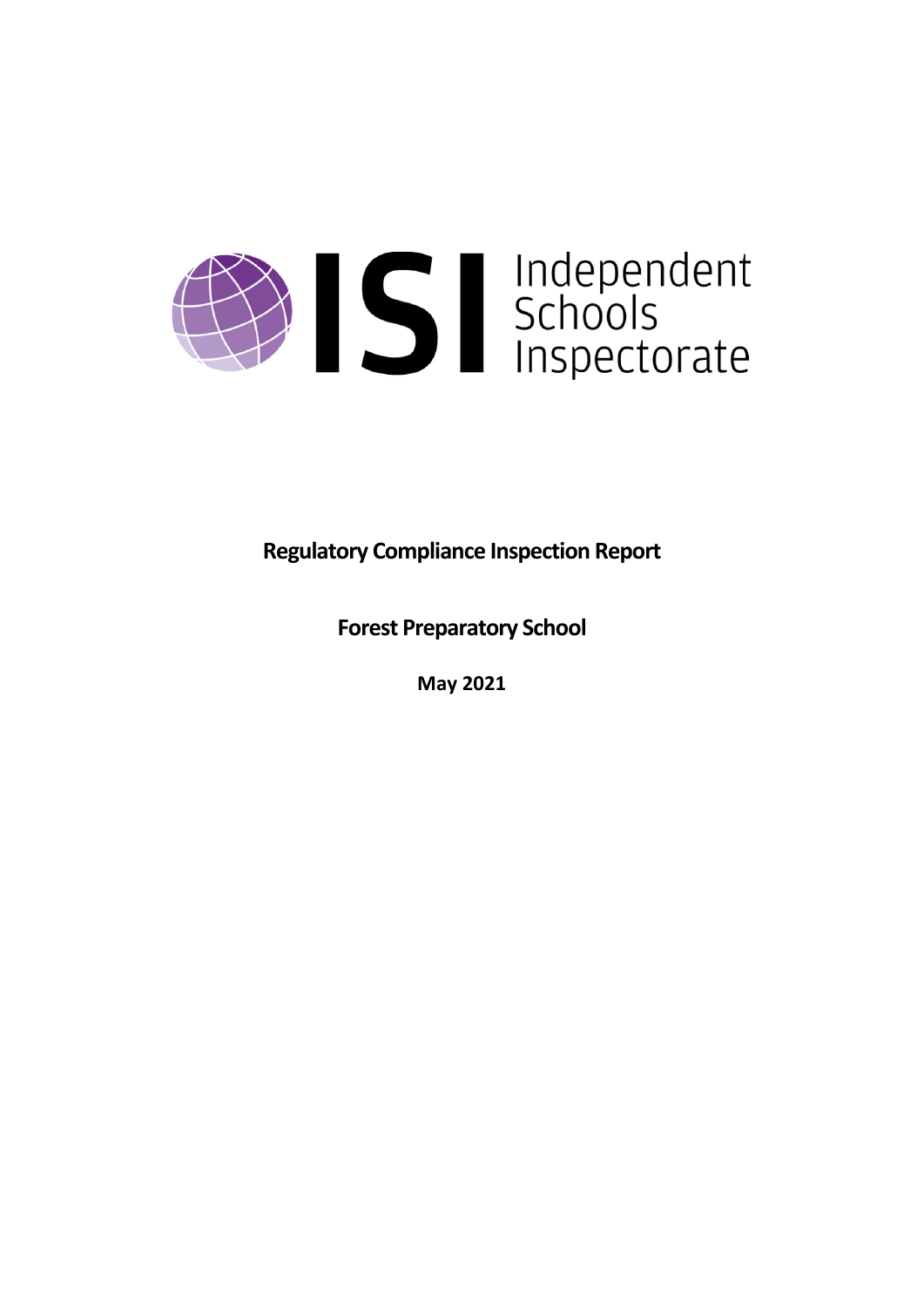# **Contents**

|    | <b>School's Details</b>                                              | 3 |
|----|----------------------------------------------------------------------|---|
| 1. | <b>Background Information</b>                                        | 4 |
|    | <b>About the school</b>                                              | 4 |
|    | What the school seeks to do                                          | 4 |
|    | About the pupils                                                     | 4 |
| 2. | <b>Regulatory Compliance Inspection</b>                              | 5 |
|    | <b>Preface</b>                                                       | 5 |
|    | <b>Key findings</b>                                                  | 6 |
|    | <b>PART 1 - Quality of education provided</b>                        | 6 |
|    | PART 2 - Spiritual, moral, social and cultural development of pupils | 6 |
|    | PART 3 – Welfare, health and safety of pupils                        | 6 |
|    | PART 4 – Suitability of staff, supply staff, and proprietors         | 6 |
|    | <b>PART 5 - Premises of and accommodation at schools</b>             | 6 |
|    | <b>PART 6 - Provision of information</b>                             | 7 |
|    | PART 7 - Manner in which complaints are handled                      | 7 |
|    | PART 8 – Quality of leadership in and management of schools          | 7 |
| 3. | <b>Inspection Evidence</b>                                           | 8 |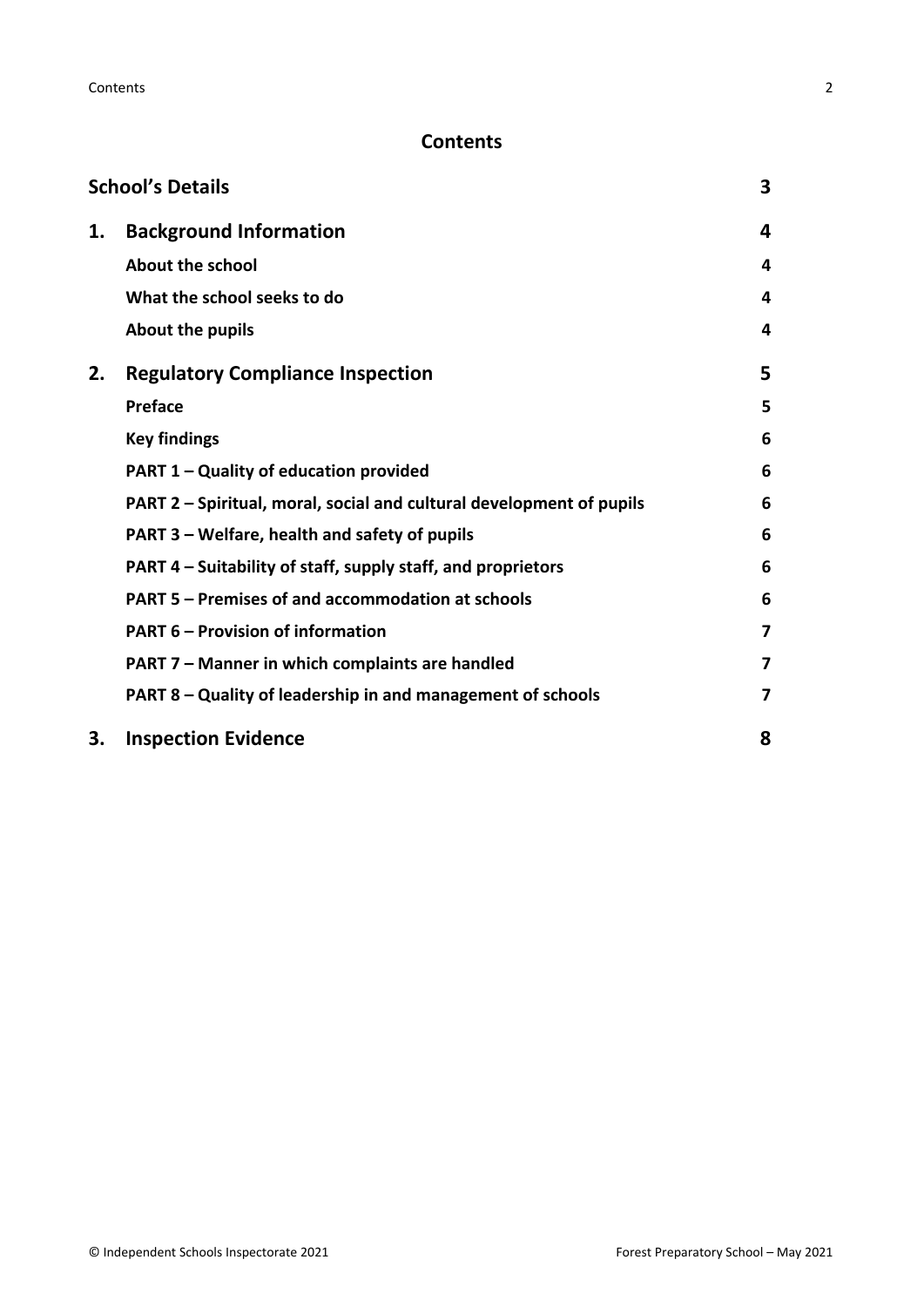| <b>School</b>                    | <b>Forest Preparatory School</b>                                                             |    |                |     |
|----------------------------------|----------------------------------------------------------------------------------------------|----|----------------|-----|
| <b>DfE</b> number                | 320/6000                                                                                     |    |                |     |
| <b>Registered charity number</b> | 312677                                                                                       |    |                |     |
| <b>Address</b>                   | <b>Forest Preparatory School</b><br><b>College Place</b><br>Snaresbrook<br>London<br>E17 3PY |    |                |     |
| Telephone number                 | 02083 526620                                                                                 |    |                |     |
| <b>Email address</b>             | prep@forest.org.uk                                                                           |    |                |     |
| Headmaster                       | Mr James Sanderson                                                                           |    |                |     |
| <b>Chair of governors</b>        | Mr David Wilson                                                                              |    |                |     |
| Age range                        | 4 to 11                                                                                      |    |                |     |
| Number of pupils on roll         | 336                                                                                          |    |                |     |
|                                  | <b>EYFS</b>                                                                                  | 48 | <b>Juniors</b> | 288 |
| <b>Inspection dates</b>          | 19 to 21 May 2021                                                                            |    |                |     |

# <span id="page-2-0"></span>**School's Details**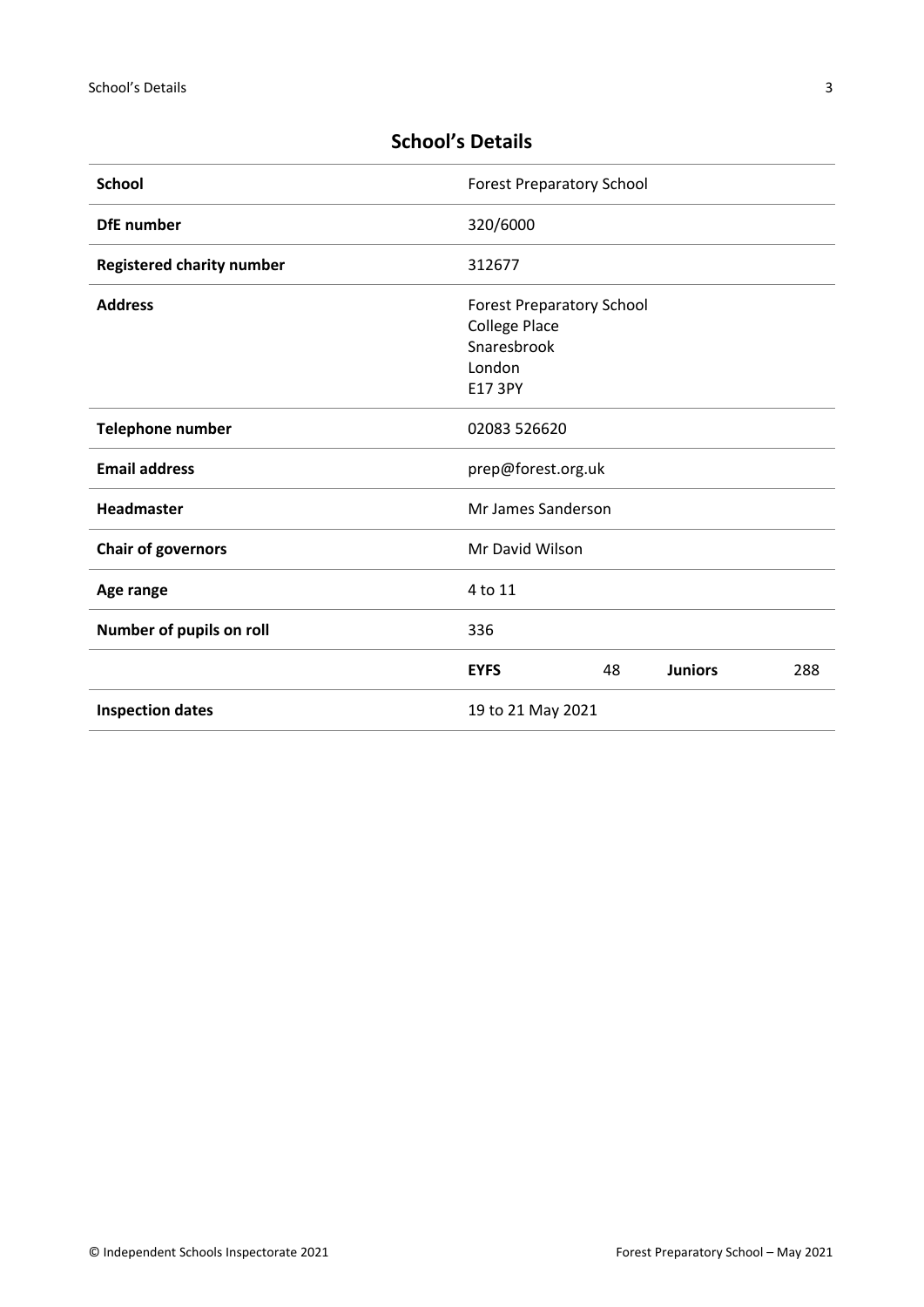# <span id="page-3-0"></span>**1. Background Information**

#### <span id="page-3-1"></span>**About the school**

- 1.1 Forest Preparatory School is an independent co-educational school for pupils aged between four and eleven. It is the junior section of Forest School which opened on its current 50-acre site in October 1834, as Forest Proprietary Grammar School, with 22 pupils. In the 1850s, with the building of the chapel, the school became known as Forest School. Female pupils were welcomed into the school in 1981. The preparatory school shares the site and many facilities with the senior school and the inspection of the senior and prep schools took place concurrently. Both schools are overseen by a single governing body, as a Company Limited by Guarantee and a registered charity. The preparatory school has recently moved into a new building on the school site.
- 1.2 During the period March to August 2020, the preparatory school remained open only for children of key workers.
- 1.3 During this period of closure the school provided remote learning materials for all pupils.
- 1.4 In the interests of infection control during the COVID-19 (coronavirus) pandemic, inspection evidence was gathered partly remotely and partly on-site to reduce contact within the school setting.
- 1.5 In line with the direction given by the Department for Education (DfE) at the time, no evaluation has been made of the nature or effectiveness of any provision made during the period March to August 2020, including its impact on pupils' learning, achievement or personal development. Any concerns relating to pupils' welfare during this period which directly relate to measures implemented by the school have been considered.
- 1.6 During the lockdown period of January to March 2021, all pupils other than the children of key workers or vulnerable pupils received remote learning provision at home.
- 1.7 Since 2020, EYFS profiles have not been externally moderated.

## <span id="page-3-2"></span>**What the school seeks to do**

1.8 The school aims to equip pupils to flourish in the world into which they will grow up and to prepare them for the next stage of their education. It seeks to prepare them to be global citizens, able to learn and lead, by providing an atmosphere of trust, fairness and community and a broad and innovative curriculum.

#### <span id="page-3-3"></span>**About the pupils**

1.9 Pupils come from mainly professional and business families and from a range of ethnic backgrounds. National assessments undertaken by the school show the pupils to be of above average ability. No pupil has an education health and care plan, 49 have been identified as having special educational needs and/or disabilities, of these 14 receive additional support. Sixty-six pupils have English as an additional language, all of whom are competent users of English, and none need additional support.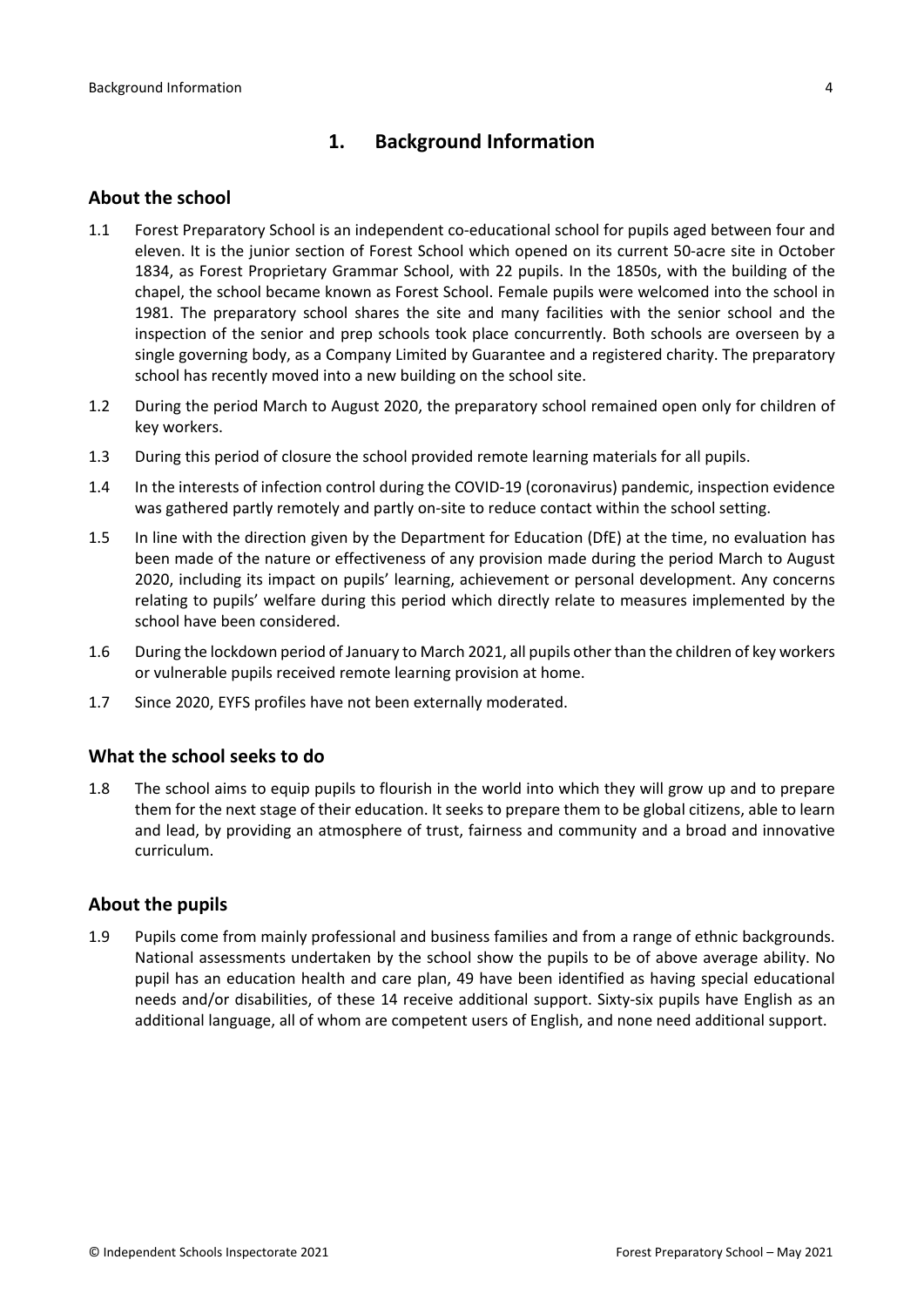# <span id="page-4-0"></span>**2. Regulatory Compliance Inspection**

## <span id="page-4-1"></span>**Preface**

The Independent Schools Inspectorate (ISI) is approved by the Secretary of State to inspect schools which are, or whose heads are, in membership of the associations which form the Independent Schools Council (ISC) and report on the extent to which they meet the Independent School Standards ('the standards') in the Schedule to the Education (Independent School Standards) Regulations 2014. Inspections of schools with early years settings not requiring registration also report whether the school complies with key provisions of the Early Years Foundation Stage statutory framework, and for registered settings the full range of the Early Years Foundation Stage provisions is considered. Additionally, inspections report on the school's accessibility plan under Schedule 10 of the Equality Act 2010 and the ban on corporal punishment under section 548 of the Education Act 1996. Inspections also comment on the progress made to meet any compliance action points set out in the school's most recent statutory inspection.

ISI inspections are also carried out under the arrangements of the ISC Associations for the maintenance and improvement of the quality of their membership.

**This is a COMPLIANCE ONLY inspection and as such reports only on the school's compliance with the standards.** The standards represent minimum requirements and judgements are given either as **met** or as **not met**. All schools are required to meet all the standards applicable to them. Where the minimum requirements are not met, this is clearly indicated and the school is required to take the actions specified.

Inspections do not include matters that are outside of the regulatory framework described above, such as: an exhaustive health and safety audit; compliance with data protection requirements; an in-depth examination of the structural condition of the school, its services or other physical features; contractual arrangements with parents; an investigation of the financial viability of the school or its accounting procedures.

Inspectors may be aware of individual safeguarding concerns, allegations and complaints as part of the inspection process. Such matters will not usually be referred to specifically in published reports in this document but will have been considered by the team in reaching its judgements.

Links to the standards and requirements can be found here: The Education [\(Independent](http://www.legislation.gov.uk/uksi/2014/3283/contents/made) School Standards) [Regulations](http://www.legislation.gov.uk/uksi/2014/3283/contents/made) 2014, Early Years Foundation Stage Statutory [Framework.](https://www.gov.uk/government/publications/early-years-foundation-stage-framework--2)

**COVID-19: Inspection judgements do not cover the period March to August 2020 inclusive.**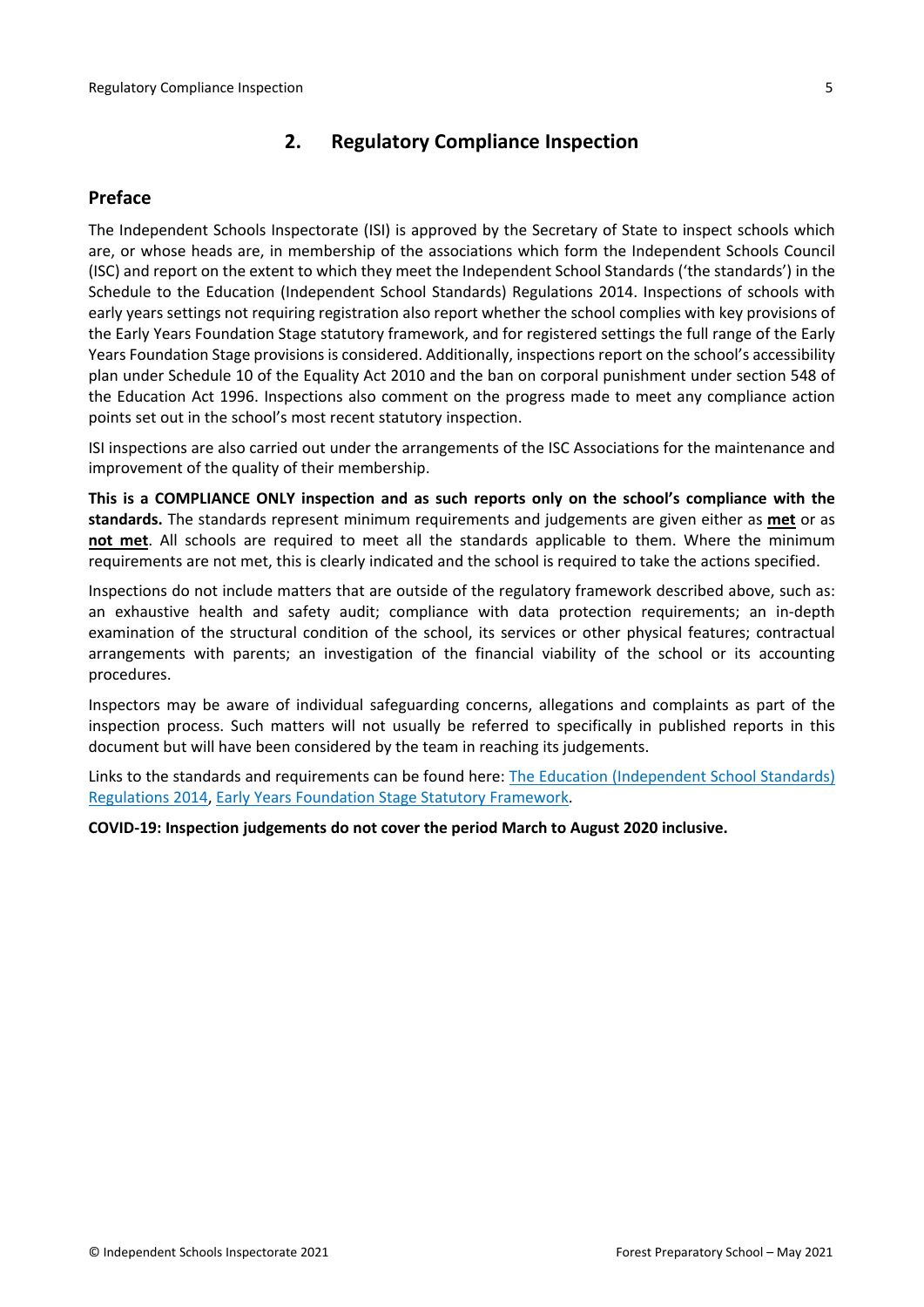## <span id="page-5-0"></span>**Key findings**

**2.1 The school meets the standards in the schedule to the Education (Independent School Standards) Regulations 2014, relevant requirements of the statutory framework for the Early Years Foundation Stage, and associated requirements and no further action is required as a result of this inspection.**

## <span id="page-5-1"></span>**PART 1 – Quality of education provided**

- 2.2 In the prep school, the school's own framework for assessment confirms that teaching enables pupils to make good progress in the context of Part 1 paragraph 3(a).
- 2.3 The curriculum is documented, supported by appropriate plans and schemes of work for the pupils and covers the required breadth of material. The teaching enables pupils to make good progress, encompasses effective behaviour management and is supported by suitable resources. A suitable framework for the assessment of pupils' performance is in place.
- 2.4 Pupils receive relationships education in the junior school. The school has consulted parents and published a written statement of its policy which has regard to the relevant statutory guidance.
- **2.5 The standards relating to the quality of education [paragraphs 1–4] are met.**

## <span id="page-5-2"></span>**PART 2 – Spiritual, moral, social and cultural development of pupils**

- 2.6 Principles and values are actively promoted which facilitate the personal development of pupils as responsible, tolerant, law-abiding citizens.
- **2.7 The standard relating to spiritual, moral, social and cultural development [paragraph 5] is met.**

## <span id="page-5-3"></span>**PART 3 – Welfare, health and safety of pupils**

- 2.8 Arrangements are made to safeguard and promote the welfare of pupils by means that pay due regard to current statutory guidance; good behaviour is promoted; bullying is prevented so far as reasonably practicable; health and safety requirements are met, including those relating to fire safety; provision is made for first aid. Pupils are properly supervised; admission and attendance registers are maintained, as required, and there is a strategic approach to risk assessment. A disability access plan is in place.
- **2.9 The standardsrelating to welfare, health and safety [paragraphs 6–16], the requirement of Schedule 10 of the Equality Act 2010, and the ban on corporal punishment undersection 548 of the Education Act 1996 are met.**

## <span id="page-5-4"></span>**PART 4 – Suitability of staff, supply staff, and proprietors**

- 2.10 The school makes appropriate checks to ensure the suitability of staff, supply staff and proprietors, and a register is kept as required.
- <span id="page-5-5"></span>**2.11 The standards relating to the suitability of those in contact with pupils at the school [paragraphs 17–21] are met.**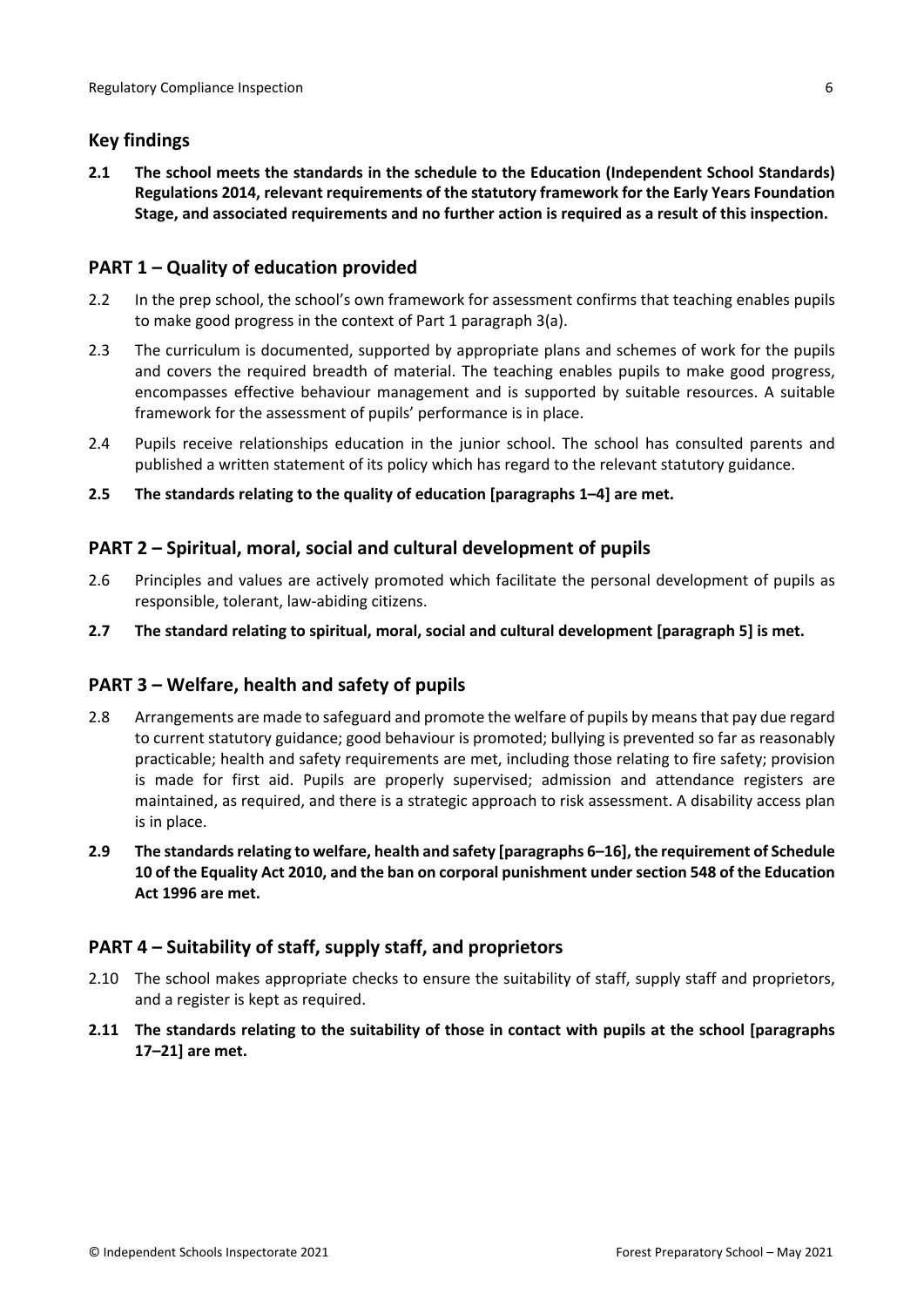### **PART 5 – Premises of and accommodation at schools**

2.12 Suitable toilet and changing facilities, and showering facilities where required by the standard, and appropriate accommodation for pupils' medical and therapy needs are provided. The premises are maintained to a standard commensurate with health and safety; acoustics and lighting are appropriate; water provision is adequate. Suitable outdoor space is provided for physical education and outdoor play.

#### **2.13 The standards relating to the premises and accommodation [paragraphs 22–31] are met.**

#### <span id="page-6-0"></span>**PART 6 – Provision of information**

2.14 A range of information is published, provided or made available to parents, inspectors and the Department for Education. This includes details about the proprietor, the ethos of the school and the curriculum, and of the school's arrangementsfor admission, behaviour and exclusions, bullying, health and safety, first aid, details of the complaints procedure, and the number of complaints registered under the formal procedure during the preceding school year, and the provision for any with education, health and care plans or English as an additional language. It also includes particulars of the school's academic performance during the preceding school year, inspection reports and (for parents only) a report at least annually of their own child's progress. The safeguarding policy is posted on the school's website.

#### **2.15 The standard relating to the provision of information [paragraph 32] is met.**

#### <span id="page-6-1"></span>**PART 7 – Manner in which complaints are handled**

- 2.16 Parental complaints, if any, are handled effectively through a three-stage process, (informal, formal and a hearing before a panel of three, one of whom is independent of the school). Each stage has clear time scales, and at the third stage the panel can make findings and recommendations which are communicated to the complainant. Records are kept appropriately, including of any action taken, whether or not a complaint is successful.
- **2.17 The standard relating to the handling of complaints [paragraph 33] is met.**

#### <span id="page-6-2"></span>**PART 8 – Quality of leadership in and management of schools**

- 2.18 The proprietor ensures that the leadership and management demonstrate good skills and knowledge, and fulfil their responsibilities effectively, so that the other standards are consistently met, and they actively promote the well-being of the pupils.
- **2.19 The standard relating to leadership and management of the school [paragraph 34] is met.**